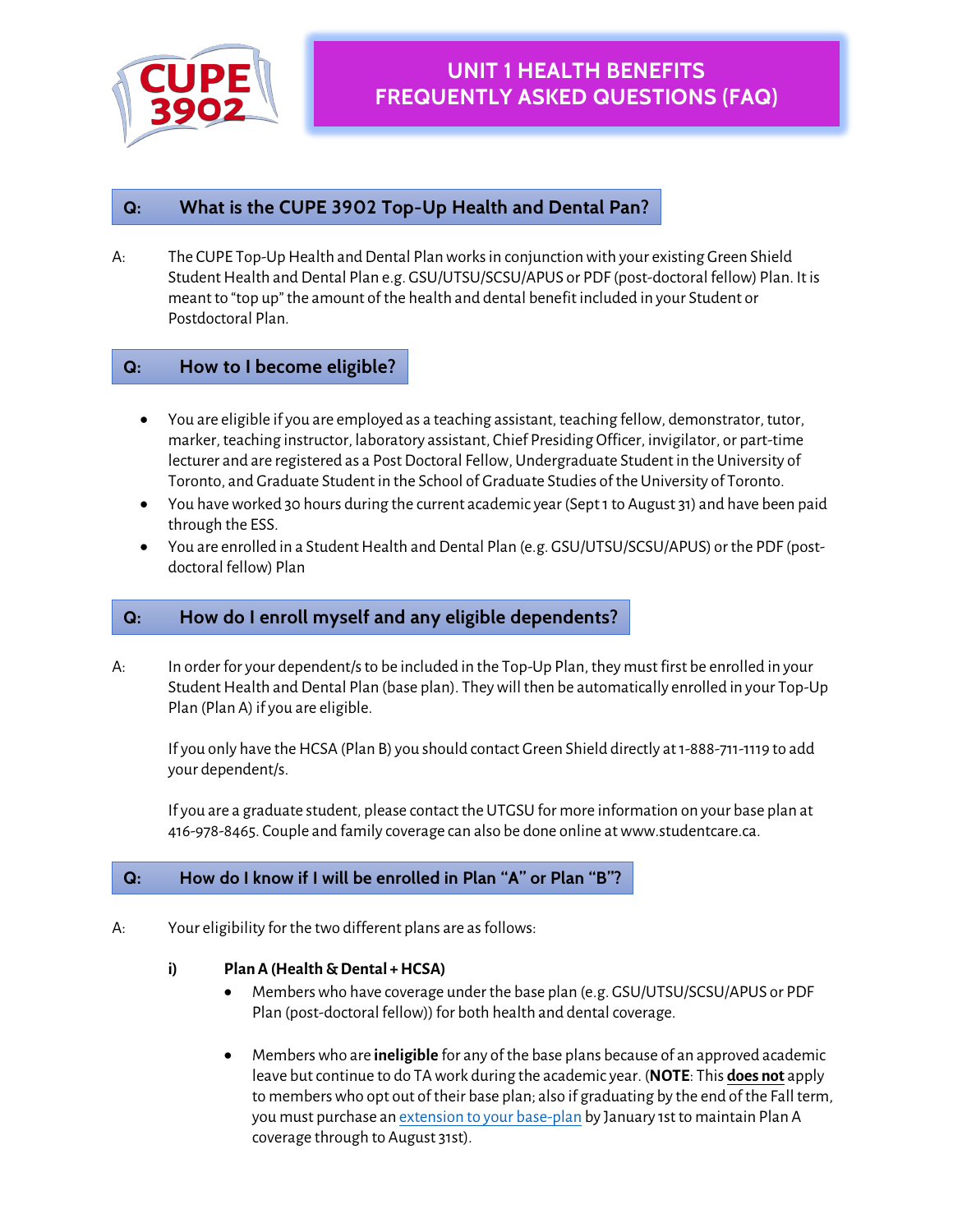

# **ii) Plan B (HCSA-only)**

- Members who have fully opted out of their health and dental coverage in the base plan.
- Members who have opted out of either the health or the dental coverage in their base plan.

# **Q: What if I decide not to enroll in my primary (base) plan?**

A: Should you *voluntarily* choose not to enroll in a base plan (GSU/UTSU/SCSU/APUS/PDF), you will lose entitlement to Plan A and will only have access to Plan B (\$300 single HCSA or \$600 family HCSA).

## **Q: When can I expect to officially be enrolled in one of the Plans?**

A: Members who have worked 30 hours or more can expect to be enrolled approximately 4 weeks following their first pay cycle. For example, if you worked 30 hours in September, you should be enrolled by mid-October. Members working in an hourly position (i.e. invigilators) will be enrolled 4 weeks following the pay cycle in which they achieve at least 30 hours of paid work. For example, if you achieve 30 hours of work on your October pay cycle, you can expect to be enrolled by late November.

If you are not sure whether you have reached 30 hours, you can check your monthly pay stub for the hours you have worked. If working a semester-long or session-long contract, hours are calculated on an average between months: e.g. a 180 hour T.A. contract spanning Fall and Winter terms works out to 22.5 hours in the first month (180 / 8 months), such that it would take two months (45 hours) to become eligible

## **Q: What is a Blackout period – when can I make claims?**

A: A blackout period is the duration of time when access to Plan A and Plan B is temporarily unavailable. This is the period when the University confirms the eligibility of members and sends the list to Green Shield.

The blackout period for the Fall semester is from September 1 to November 15 and for the Winter semester from January 1 to March 15.

If you require access to medical and dental services or need a prescription during the blackout period, you can make the payment and submit the claim with receipts to Green Shield after the blackout period.

## **Q: How do I set up my online account with Green Shield?**

A: Once you have been enrolled into one of the CUPE Top-Up plans, you will be able to sign up for online services with Green Shield. Online services allow you to view your benefits coverage, submit claims online, submit "mock claims" to view what your benefits plan will cover in an actual scenario, and sign up for direct deposit, allowing you to receive reimbursements quickly.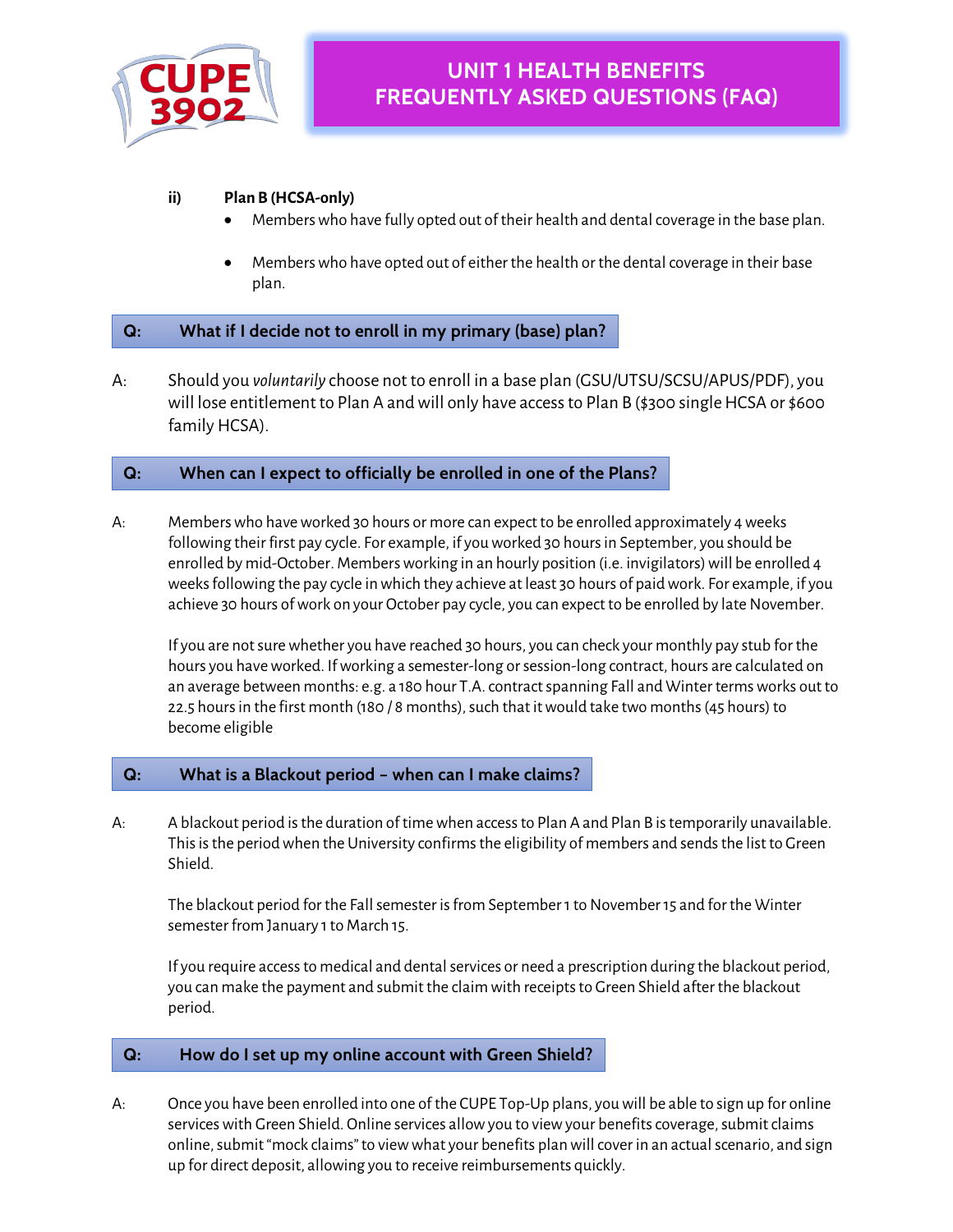

To access the online registration page, please visit th[e Green Shield login page.](https://gsceverywhere.ca/login)

Should you require any assistance setting up your account, you may call Green Shield directly at 1-888- 711-1119.

# **Q: What is the plan number?**

A: Your plan member ID number for the CUPE Top-Up Plansis as follows: UOT+**Employee Number** + -00 (-00 denotes you as the plan holder; any dependents will be assigned -01, -02, -03, etc.). **Please note your base plan will have a separate plan ID.**

## **Q: How do I get my employee number?**

A: You can contact ESS [\(https://people.utoronto.ca/hr-service-centre/\)](https://people.utoronto.ca/hr-service-centre/) or the Department Administrator/Business Officer for your department visit the Union office in person.**NOTE: CUPE 3902 will not provide you with your employee number via telephone as we are not able to verify your identity over the phone.**

#### **Q: How do I submit a claim?**

There are several ways to submit a claim.

**i.** Direct Payment

Several service providers are able to submit their bill directly to Green Shield.However, you will need to give the provider both your Student Plan and Top-Up Plan Member IDs.

- **ii.** Submitting your claim through the GSC member portal
	- **a)** You can coordinate your benefits from your Student Plan and the Top-Up Plan to receive up to 100% coverage. Login in to Green Shield using your Student Plan ID (e.g. UTG+Student Number+00), submit the claim under the relevant services. There will be another section as shown. Under the GSC number, enter your Top-Up Plan Member ID UOT+Employee Number+-00.

| Questions We Have To Ask                                      | $\hat{\phantom{a}}$ |
|---------------------------------------------------------------|---------------------|
| Is this person covered under another benefits plan?           | Y<br>N              |
| Is the plan with GSC?                                         | Y<br>N              |
| Has this claim already been submitted to the other plan?      | Y<br>$\mathbf N$    |
| Would you like to submit any unpaid amount to the other plan? | Y<br>N              |
| Other GSC ID number:                                          |                     |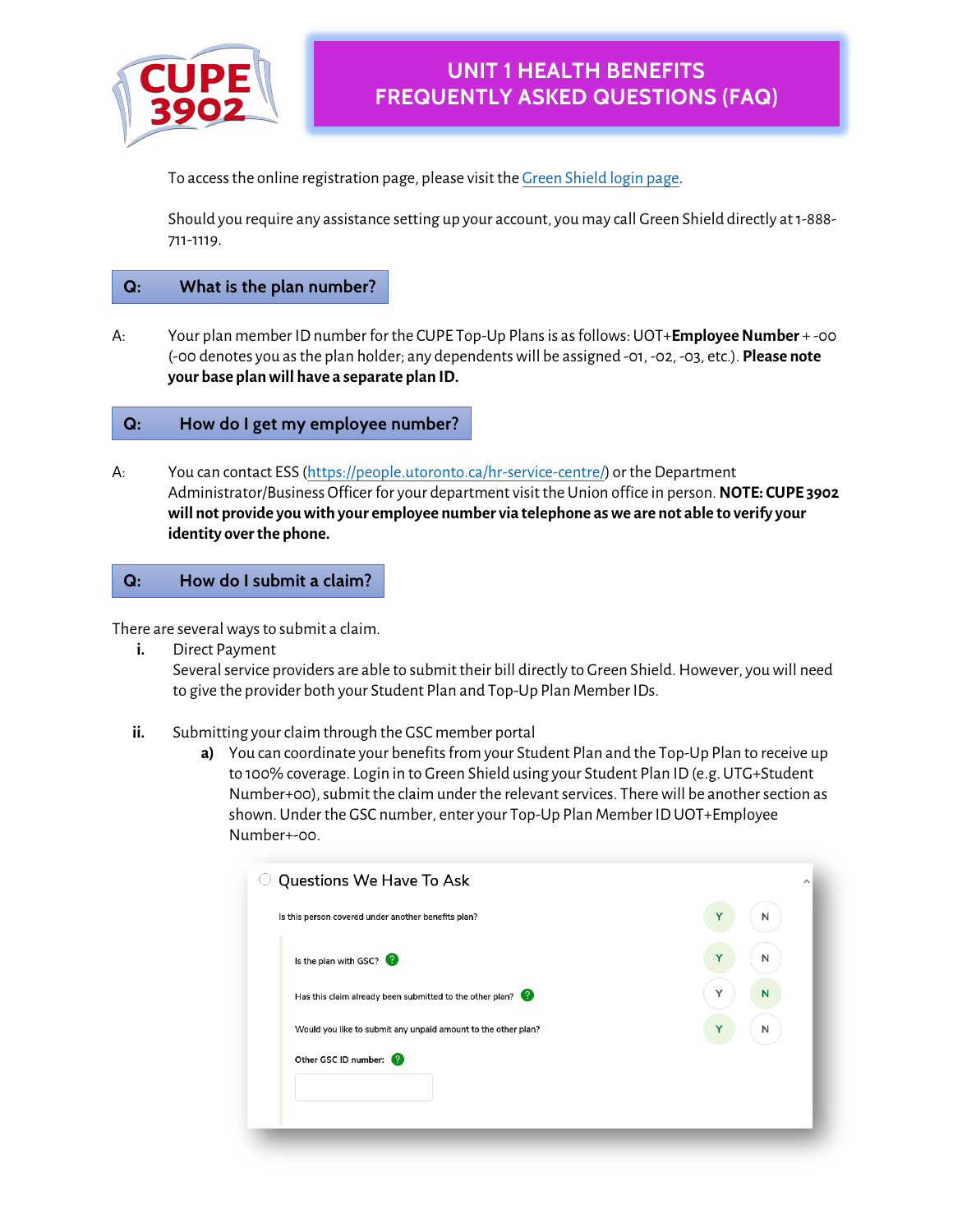

- **b)** Log in using your CUPE Top-Up Plan Member ID and submit your claim. You should submit your claim first to your Student Plan. You can submit directly to your CUPE Top-Up Plan if you have reached the maximum amount you can claim from your student plan.
- **iii.** You also have the option to complete th[e General Claim/Dental Claim Form](https://onlineservices.greenshield.ca/claimforms/general-submission-294-en.pdf) and mail it directly to Green Shield. More information can be found on the Green Shield Canada website.

## **Q: What if I incur an eligible expense prior to be officially enrolled?**

A: Once you are officially enrolled in the benefit plan, the effective date of coverage will date back to September 1st of the current academic year, as long as you become eligible by July 31st . For example, if you begin a position as an invigilator in October 2020 and officially hit 30 hours in February 2021, your coverage will be retroactive to September 1, 2020.

### **Q: Can I claim against my base plan now, and against the CUPE Top-Up Plan once I'm enrolled?**

A: Absolutely! Just be sure to hang on to a copy of the receipt or the "Explanation of Benefits" (EOB) from your base plan. Once your CUPE Top-Up Plan becomes active, you can then submit the unpaid portion which was not covered by your base plan.

## **Q: Will I be able to use my CUPE Top-Up Plan along with my base plan at the point of payment or will I have to pay first and then submit my receipts for reimbursement?**

A: This largely depends on the provider and the type of service being claimed. For example, your pharmacist should be able to submit your prescription to both plans without any issue (charging it to your base plan first and the balance to your CUPE Top-Up Plan). Some other healthcare providers are also able to directly bill Green Shield. Regardless, you can always pay for the service and then submit any receipts to Green Shield Canada for reimbursement.

## **Q: What is the Health Care Spending Account (HCSA)?**

A: HCSA is an additional coverage that you can use to pay for additional medical and/or dental expenses not covered by your combined Student/PDF Plan and the CUPE Top-Up Plan.

## **Q: How much is my HCSA coverage? What if I have dependents?**

A: For both Plans A and B, the individual HSCA is \$300/year and if you have dependents, you will be enrolled in the Family HCSA with a value of \$600/year.

## **Q: I will be on leave (parental, sickness, etc.) from my CUPE job. Am I still enrolled?**

A: As long as your leave is approved and falls under the Collective Agreement, you remain eligible for coverage for the entire plan year. If you are unsure if you are entitled to coverage while on leave, please contact the Union office at 416-593-7057.